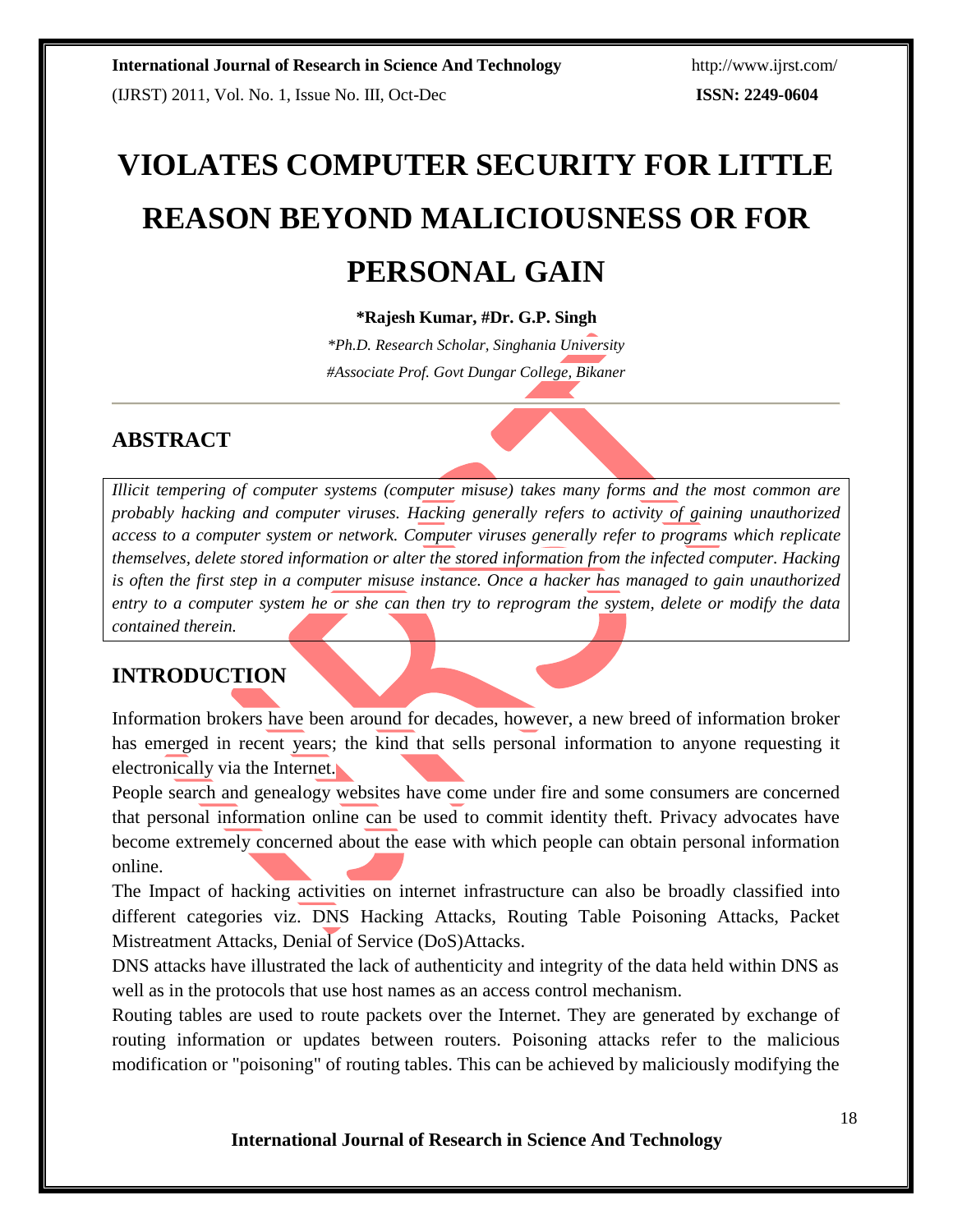(IJRST) 2011, Vol. No. 1, Issue No. III, Oct-Dec **ISSN: 2249-0604**

routing information update packets sent by the routing protocols. This can result in wrong entries in the routing table and could lead to a breakdown of one or more domains of the Internet.

In packet mistreatment attacks the malicious router mishandles packets, thus resulting in congestion, denial of service, and so on. The problem becomes intractable if the router selectively interrupts or misroutes packets resulting in triangle routing, i.e. loop formation.

In Denial-of-Service-Attack, the packets are routed correctly but the destination becomes the target of the attackers. In a typical DoS attack, the attacker node spoofs its IP address and uses multiple intermediate nodes to overwhelm other nodes with traffic. DoS attacks are typically used to take important servers out of action for a few hours, resulting in DoS for all users served by the server. It can also be used to disrupt the services of intermediate routers.

There are various state-of-the-art technologies for information security includes Biometric security solutions, Honey Pot Decoys and Padded Cells, Tokens, Cryptography and Digital signature technologies etc.

Biometric technologies are available today that can be used in security systems to help protect assets. Biometric technologies vary in complexity, capabilities, and performance and can be used to verify or establish a person's identity. Leading biometric technologies include Facial recognition, Fingerprint recognition, Hand geometry, Iris recognition, Retina recognition, Signature recognition, Vein recognition, Voice recognition, DNA Fingerprint, Deep tissue illumination & Keystroke pattern etc. Biometric technologies have been used in federal applications such as access control, criminal identification, and border security.

In Honey Pot Decoys and Padded Cells the anonymity of the Internet that allows identity thieves to hide conceal their true identity so effectively can be a double-edged sword used against them. A token is a hardware or software device carried by, or in possession of, a computer user. The token contain an electronically recorded and encrypted password. Alternatively, it may have an on-board processor that can store and retrieve such a password when needed.

Cryptography has a variety of purposes and requires different kinds of key management for its three applications in communications, storage, and digital signatures. In communications, communicators use cryptography to protect information in transit when it is particularly vulnerable (i.e., going through the cyberspace) because the senders and receivers typically do not have control over the communication route. This application requires short-term protection by encrypting the information before it is sent, and decrypting it upon arrival. Sender's systems may generate keys or receive keys from the intended receiver for short-term use.

#### **REVIEW OF LITERATURE**

The various technologies used for information security have been studied and a novel biometric approach used for combating terrorism has been proposed. A review of the digital signatures based on PKI technology has been made. A review of Information Technology Act 2000 and various sections of the act related to digital signatures, their legal meanings, digital signature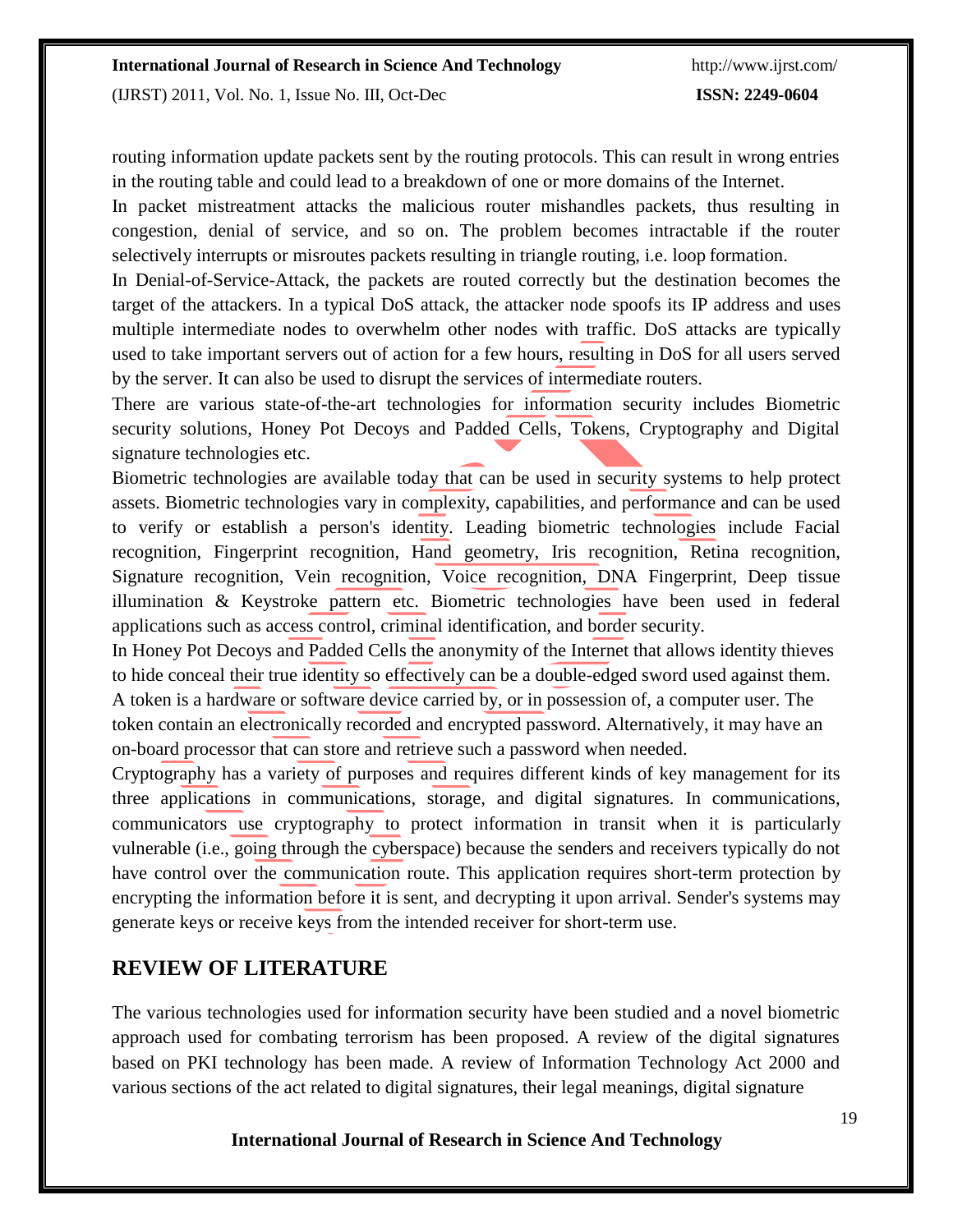#### **International Journal of Research in Science And Technology** <http://www.ijrst.com/>

(IJRST) 2011, Vol. No. 1, Issue No. III, Oct-Dec **ISSN: 2249-0604**

certificates, issue/suspension/revocation of digital signature certificate and various certifying authorities for Information Technology rules have been reviewed.

In the field of information technology, there is always possibility for improvement and progress especially with respect to authentication, cryptography and privacy enhancing systems. As a step forward, certain ongoing projects like graphical password, Enhanced Token and Multi-Modal Biometrics provide the provision of a higher level of security that minimizes the risk of hacking the identity on the internet.

Graphical passwords which claim to be more memorable to users. The HumanAut project at Carnegie Mellon University requires the user to choose the pictures he/she has memorized from a sequence of images.

Enhanced tokens include multi-function smart cards that store multiple passwords on a single token and can perform other tasks, such as employee identification (employee identity card) or cafeteria debit. For wireless convenience, new security tokens will contain a Radio Frequency Identification tags (RFID) or Bluetooth chip, both for wireless detection in the proximity of a reader. PDAs will also be enhanced with hardware and software to securely store passwords and other secure or private information.

#### **MATERIAL & METHODS**

These tools are used in minimizing the risk and to make password more memorable to users and include multi-function smart cards that store multiple passwords on a single token.

Enhanced tokens include multi-function smart cards that store multiple passwords on a single token and can perform other tasks, such as employee identification (employee identity card) or cafeteria debit. For wireless convenience, new security tokens will contain a Radio Frequency Identification tags (RFID) or Bluetooth chip, both for wireless detection in the proximity of a reader. PDAs will also be enhanced with hardware and software to securely store passwords and other secure or private information.

New and Multi-modal biometrics attempt to address some of the shortcomings of current biometric solutions. Multi-modal biometrics combine different biometric modalities to strengthen security, reduce false rejections, and provide alternatives to the user. New biometrics includes gait recognition, infrared capture of blood vessel patterns, and implantable chips.

### **RESULTS**

The various technologies used for information security have been studied and a novel biometric approach used for combating terrorism has been proposed. A review of the digital signatures based on PKI technology has been made. A review of Information Technology Act 2000 and various sections of the act related to digital signatures, their legal meanings, digital signature certificates, issue/suspension/revocation of digital signature certificate and various certifying authorities for Information Technology rules have been reviewed.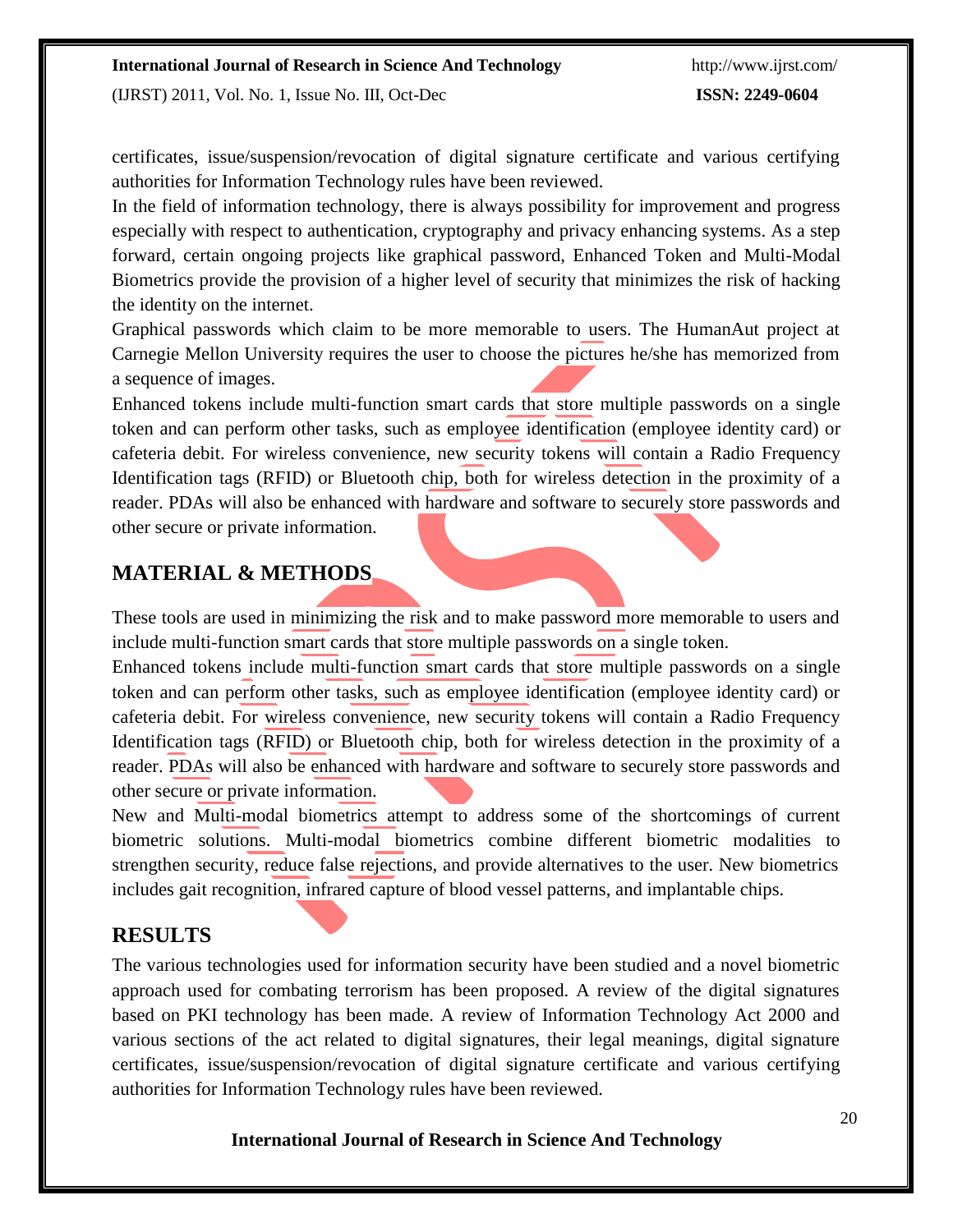### **DISCUSSION**

#### **Minimizing Recurrences: Guidelines for Information Disclosure**

(i) People are encouraged to request and use password-protected credit cards, and bank and phone accounts. To avoid using easily available information like their mother's maiden name, their birth date, the last four digits of their SSN, their phone number, or a series of consecutive numbers.

(ii) People must refrain from giving out their personal information on the phone, through emails, or over the Internet unless they have initiated the communication or are sure they know who they are dealing with. Identity thieves are clever, and have posed as representatives of banks, Internet service providers (ISPs), and even government agencies to get people to reveal their SSN, mother's maiden name, account numbers, and other identifying information. Before consumers share any personal information, they must confirm that they are dealing with a legitimate organization.

(iii) People should be careful when storing their financial records, birth date, and bank account numbers on their computer, and should ensure that virus protection software should be updated regularly, and patches for the operating system and other software programs should be installed to protect against intrusions and infections that can lead to the compromise of their computer files or passwords. Ideally, virus protection software should be set to automatically update each week.

(iv) People are recommended to use firewall programs, especially if they use a high speed Internet connection like cable, DSL that leaves their computer connected to the Internet 24 hours a day. The firewall program will allow them to stop uninvited and unauthorized access to their computer.

(v) It is advisable not to open files sent from an unknown source or a stranger, or click on hyperlinks or download programs from untrustworthy sources. People should be careful about using file-sharing programs. Opening a file could expose their system to a computer virus or a program known as "spyware", which could capture their passwords or any other information as they type it.

(vi) Consumers and businesses are encouraged to use a secure browser and encryption software when entering into online transactions or sending their personal information to trusted sites.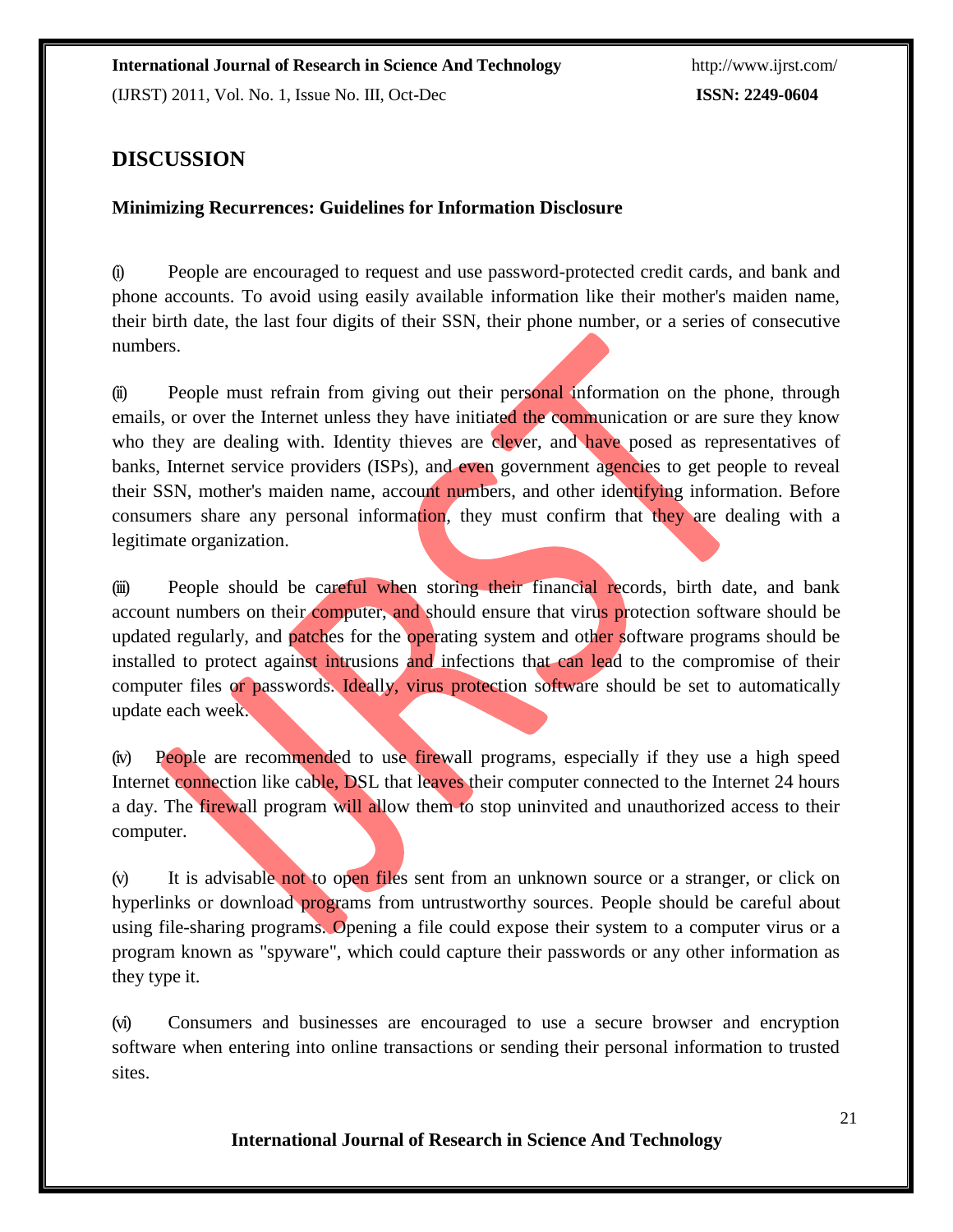A novel approach based on biometric that can be used for combating terrorism has been proposed. The proposed solution presents a simplified travel plan for passengers based on biometrics and also elaborates how biometric data sharing can be done among different airports. A security scheme based on biometric screening based on multi-pass security checks has been depicted. The present thesis deals with the various threats related to information security.

## **CONCLUSION & FUTURE WORK**

In the field of information technology, there is always **possibility** for improvement and progress especially with respect to authentication, cryptography and privacy enhancing systems. As a step forward, certain ongoing projects like graphical password, Enhanced Token and Multi-Modal Biometrics provide the provision of a higher level of security that minimizes the risk of hacking the identity on the internet.

Graphical passwords which claim to be more memorable to users. The Human Aut project at Carnegie Mellon University requires the user to choose the pictures he/she has memorized from a sequence of images.

#### **REFERENCES**

- 1. [Sterling, Bruce \(](http://en.wikipedia.org/wiki/Bruce_Sterling)1993). "Part 2(d)". *[The Hacker Crackdown](http://en.wikipedia.org/wiki/The_Hacker_Crackdown)*. McLean, Virginia: IndyPublish.com. p. 61. ISBN 1-4043-0641-2.
- 2. Blomquist, Brian (May 29, 1999). "FBI's Web Site Socked as Hackers Target Feds".*New York Post*. Retrieved on October 21, 2008.
- 3. S. Raymond, Eric. ["Jargon File: Cracker". R](http://catb.org/jargon/html/C/cracker.html)etrieved 2010-05-08. "Coined ca. 1985 by hackers in defense against journalistic misuse of hacker"
- 4. Tim Jordan, Paul A. Taylor (2004). *Hacktivism and Cyberwars*. Routledge. pp. 133– 134[.ISBN 9](http://en.wikipedia.org/wiki/International_Standard_Book_Number)780415260039. "Wild West imagery has permeated discussions of cybercultures."
- 5. Thomas, Douglas. *Hacker Culture*. University of Minnesota Press. p. 90[.ISBN](http://en.wikipedia.org/wiki/International_Standard_Book_Number) 9780816633463.
- 6. Clifford, Ralph D. (2006). *Cybercrime:The Investigation, Prosecution and Defense of a Computer-Related Crime Second Edition*. Durham, North Carolina: Carolina Academic Press.
- 7. Wilhelm, Douglas. "2". *Professional Penetration Testing*. Syngress Press. p. 503[.ISBN](http://en.wikipedia.org/wiki/International_Standard_Book_Number) 9781597494250.